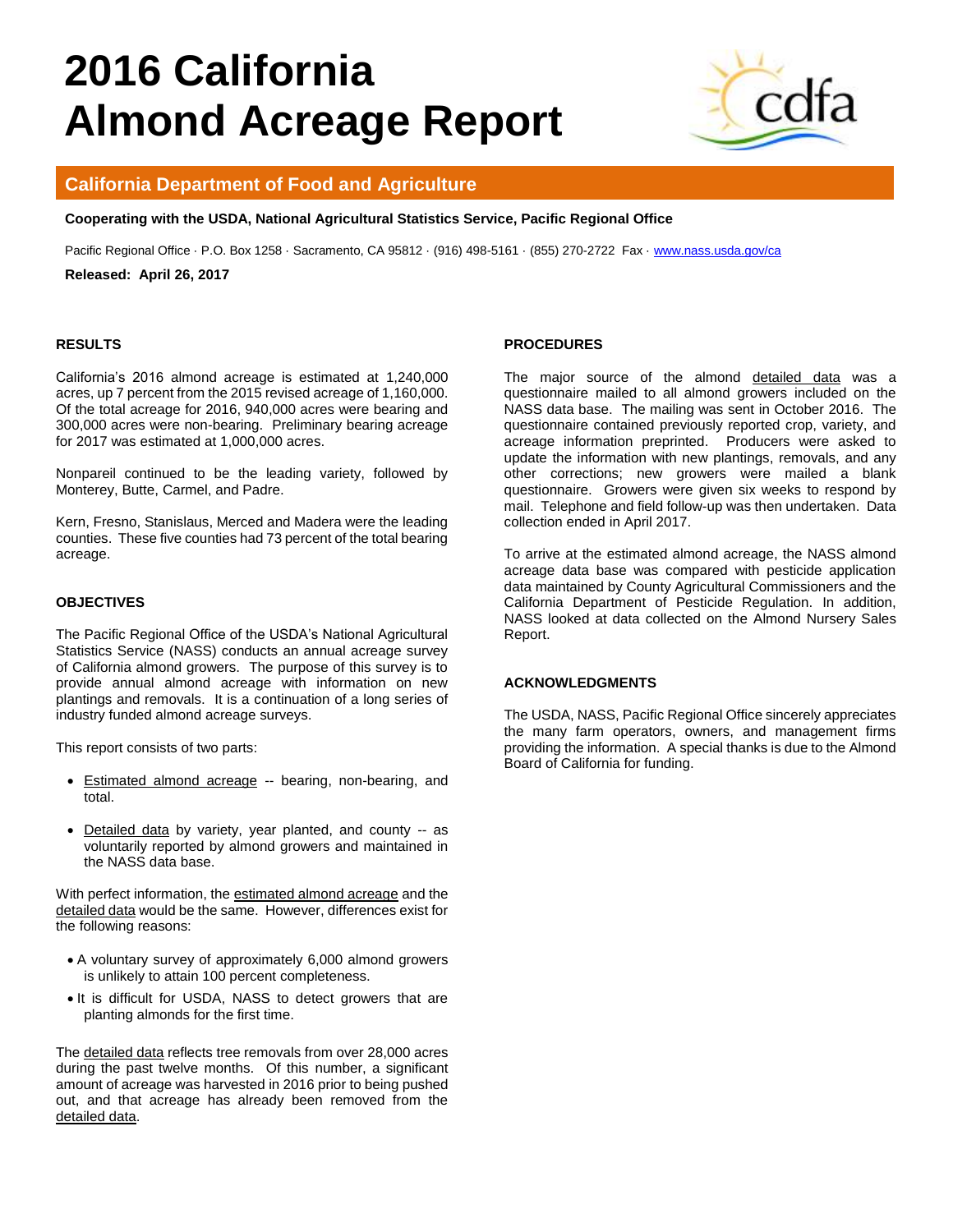## **2016 ALMOND ACREAGE BY COUNTY, BY YEAR PLANTED 1/**

| County             | 1987 &<br>Earlier | 1988        | 1989        | 1990           | 1991        | 1992        | 1993        | 1994        | 1995        | 1996        | 1997   | 1998           | 1999        | 2000        | 2001        | 2002        |
|--------------------|-------------------|-------------|-------------|----------------|-------------|-------------|-------------|-------------|-------------|-------------|--------|----------------|-------------|-------------|-------------|-------------|
| <b>Butte</b>       | 4,027             | 333         | 163         | 570            | 424         | 921         | 494         | 790         | 1,689       | 2,425       | 1,417  | 1,797          | 1,090       | 1,679       | 958         | 739         |
| Calaveras          | 10                | $\mathbf 0$ | $\mathbf 0$ | 0              | $\mathbf 0$ | $\mathbf 0$ | $\mathbf 0$ | $\mathbf 0$ | 0           | 0           | 0      | $\mathbf 0$    | 0           | $\mathbf 0$ | 0           | $\mathbf 0$ |
| Colusa             | 1,727             | 103         | 525         | 577            | 126         | 138         | 863         | 1,317       | 1,089       | 851         | 1,451  | 2,038          | 1,822       | 1,270       | 1,862       | 750         |
| Contra Costa       | 12                | $\mathbf 0$ | $\mathbf 0$ | $\mathbf 0$    | 0           | $\mathbf 0$ | $\pmb{0}$   | $\mathbf 0$ | $\mathbf 0$ | $\mathbf 0$ | 0      | $\mathbf 0$    | 0           | $\mathbf 1$ | 0           | $\mathbf 0$ |
| Fresno             | 3,631             | 210         | 814         | 2,684          | 510         | 661         | 1,504       | 2,172       | 3,925       | 3,443       | 5,397  | 4,299          | 5,550       | 4,849       | 3,915       | 3,216       |
| Glenn              | 1,179             | 85          | 340         | 322            | 244         | 281         | 567         | 2,125       | 2,391       | 1,791       | 735    | 3,167          | 3,024       | 1,738       | 1,558       | 1,049       |
| Kern               | 1,413             | 293         | 590         | 1,612          | 963         | 543         | 2,992       | 3,932       | 4,724       | 4,422       | 6,601  | 12,369         | 9,933       | 4,100       | 1,974       | 1,691       |
| Kings              | 46                | $\mathbf 0$ | 17          | $\mathbf 0$    | $\mathbf 0$ | $\mathbf 0$ | 25          | 44          | 95          | 30          | 53     | 1,344          | 108         | 145         | 620         | 36          |
| Madera             | 5,603             | 658         | 499         | 874            | 1,031       | 828         | 1,290       | 2,086       | 2,292       | 3,028       | 3,544  | 3,003          | 1,457       | 1,294       | 2,130       | 1,295       |
| Merced             | 9,269             | 1,179       | 1,454       | 1,557          | 1,626       | 2,000       | 1,474       | 3,841       | 4,257       | 4,203       | 4,823  | 5,115          | 3,516       | 3,753       | 2,689       | 2,673       |
| Placer             | 16                | $\mathbf 0$ | 0           | 0              | $\mathbf 0$ | 0           | $\mathbf 0$ | 0           | 0           | 0           | 0      | $\overline{7}$ | 0           | 0           | 0           | $\mathbf 0$ |
| Riverside          | $\Omega$          | $\Omega$    | $\mathbf 0$ | $\mathbf 0$    | $\mathbf 0$ | $\mathbf 0$ | $\mathbf 0$ | $\mathbf 0$ | $\mathbf 0$ | $\mathbf 0$ | 0      | $\mathbf 0$    | $\mathbf 0$ | $\Omega$    | 0           | 0           |
| Sacramento         | 8                 | $\mathbf 0$ | $\mathbf 0$ | $\mathbf 0$    | $\mathbf 0$ | $\mathbf 0$ | $\mathbf 0$ | $\mathbf 0$ | $\mathbf 0$ | $\mathbf 0$ | 0      | $\overline{0}$ | $\mathbf 0$ | $\Omega$    | $\mathbf 0$ | 0           |
| San Joaquin        | 4,189             | 459         | 305         | 709            | 316         | 610         | 910         | 1,029       | 1,238       | 1,661       | 1,176  | 1,761          | 1,498       | 1,685       | 1,463       | 1,071       |
| San Luis Obisp     | 722               | 3           | $\mathbf 0$ | $\overline{2}$ | $\mathbf 0$ | $\mathbf 0$ | $\mathbf 0$ | 0           | $\mathbf 0$ | $\mathbf 0$ | 0      | $\mathbf 0$    | $\mathbf 0$ | 5           | $\mathbf 0$ | $\mathbf 0$ |
| Santa Clara        | $\mathbf 0$       | $\mathbf 0$ | $\mathbf 0$ | 0              | $\mathbf 0$ | 0           | $\mathbf 0$ | $\mathbf 0$ | 0           | 0           | 0      | $\mathbf 0$    | 0           | $\mathbf 0$ | 0           | 0           |
| Solano             | 264               | 40          | $\mathbf 0$ | $\mathbf 0$    | $\mathbf 0$ | 0           | $\mathbf 0$ | 35          | 151         | 110         | 151    | 166            | 193         | 196         | 91          | 154         |
| <b>Stanislaus</b>  | 8,186             | 1,186       | 1,122       | 2,073          | 1.785       | 2.449       | 2,098       | 4,599       | 4,212       | 3,071       | 5,100  | 6,051          | 4,282       | 3,555       | 2,910       | 4,066       |
| Sutter             | 735               | 14          | 56          | 16             | 63          | 36          | 108         | 84          | 70          | 126         | 328    | 558            | 349         | 154         | 117         | 87          |
| Tehama             | 604               | 29          | 11          | $\mathbf 0$    | 40          | 11          | 212         | 256         | 288         | 415         | 250    | 566            | 428         | 306         | 190         | 387         |
| Tulare             | 688               | $\mathbf 0$ | 165         | 55             | 240         | 574         | 330         | 373         | 578         | 866         | 689    | 706            | 1,267       | 749         | 342         | 624         |
| Yolo               | 1,704             | 39          | 52          | 21             | 24          | 16          | 62          | 32          | 229         | 423         | 344    | 284            | 309         | 222         | 271         | 197         |
| Yuba               | 3                 | 0           | $\mathbf 0$ | 0              | 0           | 0           | $\mathbf 0$ | 0           | $\mathbf 0$ | 125         | 0      | 166            | 118         | $\mathbf 0$ | 27          | 67          |
| All Others         | 3                 | $\mathbf 0$ | $\mathbf 0$ | $\mathbf 0$    | $\mathbf 0$ | $\mathbf 0$ | $\mathbf 0$ | $\mathbf 0$ | $\mathbf 0$ | $\mathbf 0$ | 0      | $\overline{0}$ | 0           | $\mathbf 0$ | 0           | $\mathbf 0$ |
| <b>State Total</b> | 44,037            | 4.631       | 6,112       | 11,070         | 7,393       | 9,068       | 12,926      | 22,715      | 27,227      | 26,989      | 32,060 | 43,395         | 34,944      | 25,701      | 21,116      | 18,099      |

<sup>1/</sup> Totals may not add due to rounding.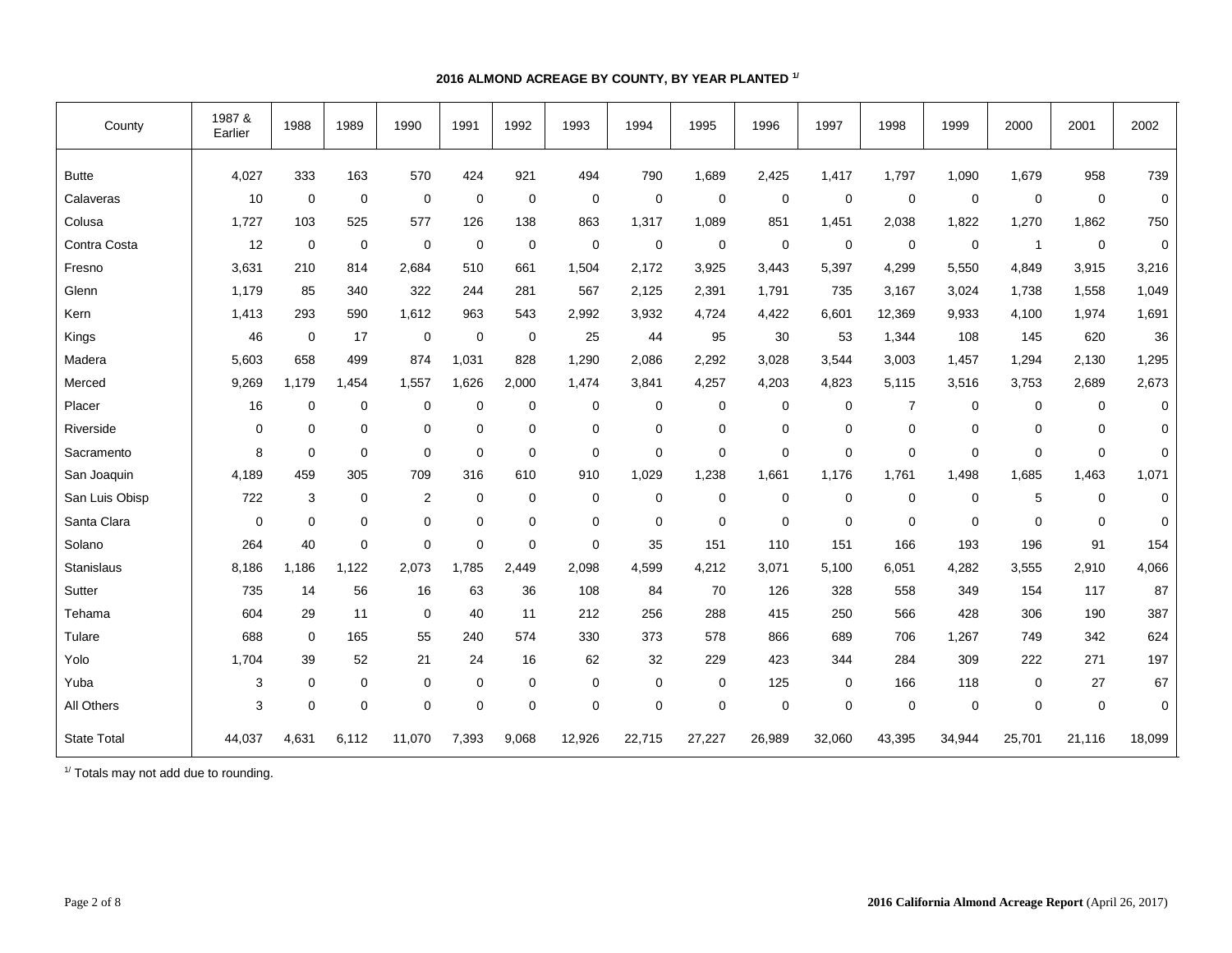## **2016 ALMOND ACREAGE BY COUNTY, BY YEAR PLANTED (Continued) 1/**

|                    |             |             |             |                |             |             |             |                |             |             |             |                |                |                |         | Acres standing in 2016 <sup>2/</sup> |         |  |
|--------------------|-------------|-------------|-------------|----------------|-------------|-------------|-------------|----------------|-------------|-------------|-------------|----------------|----------------|----------------|---------|--------------------------------------|---------|--|
| County             | 2003        | 2004        | 2005        | 2006           | 2007        | 2008        | 2009        | 2010           | 2011        | 2012        | 2013        | 2014           | 2015           | 2016           | Bearing | Non-<br>bearing                      | Total   |  |
| <b>Butte</b>       | 870         | 1,550       | 1,291       | 1,381          | 518         | 620         | 910         | 1.464          | 949         | 760         | 332         | 493            | 441            | 682            | 30,159  | 1,615                                | 31,775  |  |
| Calaveras          | $\mathbf 0$ | 0           | $\mathbf 0$ | $\mathbf 0$    | $\mathbf 0$ | $\mathbf 0$ | $\mathbf 0$ | $\mathbf 0$    | $\mathbf 0$ | $\mathbf 0$ | $\mathbf 0$ | $\overline{0}$ | $\mathbf{0}$   | $\mathbf 0$    | 11      | $\mathbf{0}$                         | 11      |  |
| Colusa             | 2,110       | 2,591       | 5,123       | 3,656          | 2,017       | 1,112       | 2,421       | 970            | 2,104       | 985         | 980         | 1,112          | 1,565          | 613            | 40,576  | 3,290                                | 43,866  |  |
| Contra Costa       | $\mathbf 0$ | $\mathbf 0$ | $\mathbf 0$ | $\overline{1}$ | $\mathbf 0$ | $\mathbf 0$ | 0           | $\overline{0}$ | $\mathbf 0$ | $\mathbf 0$ | $\mathbf 0$ | $\overline{0}$ | 13             | $\mathbf 0$    | 14      | 13                                   | 27      |  |
| Fresno             | 4,441       | 7,687       | 11,662      | 11,555         | 5,073       | 4,457       | 3,459       | 3,857          | 5,262       | 4,082       | 4,365       | 5,177          | 7,559          | 4,412          | 112,678 | 17,147                               | 129,826 |  |
| Glenn              | 806         | 1,956       | 1,656       | 2,979          | 982         | 1,007       | 1,361       | 823            | 693         | 752         | 871         | 751            | 576            | 748            | 34,481  | 2,075                                | 36,555  |  |
| Kern               | 1,856       | 13,062      | 19,898      | 14,720         | 5.414       | 5,926       | 3,565       | 3,497          | 5,744       | 2,251       | 4,022       | 4,668          | 2,991          | 3,195          | 138,104 | 10,854                               | 148,958 |  |
| Kings              | 18          | 449         | 667         | 1,269          | 388         | 807         | 563         | 444            | 241         | 128         | 236         | 184            | 1,998          | 766            | 7,773   | 2,948                                | 10,720  |  |
| Madera             | 2,768       | 4,957       | 4,846       | 6,511          | 7,093       | 6,057       | 7,425       | 3,356          | 3,255       | 3,462       | 4,147       | 3,996          | 3,180          | 3,066          | 84,787  | 10,242                               | 95,029  |  |
| Merced             | 3,614       | 5,454       | 6,234       | 7,128          | 4,999       | 4,402       | 2,804       | 3,164          | 2,835       | 3,499       | 2,362       | 3,861          | 3,889          | 1,934          | 99,922  | 9,684                                | 109,606 |  |
| Placer             | 0           | 0           | $\mathbf 0$ | 0              | 0           | $\mathbf 0$ | $\mathbf 0$ | $\mathbf 0$    | 22          | 0           | $\mathbf 0$ | $\mathbf 0$    | $\mathbf 0$    | $\mathbf 0$    | 46      | $\mathbf{0}$                         | 46      |  |
| Riverside          | $\mathbf 0$ | 0           | $\mathbf 0$ | $\mathbf 0$    | 0           | 230         | $\mathbf 0$ | 0              | $\mathbf 0$ | $\mathbf 0$ | $\mathbf 0$ | $\overline{0}$ | $\overline{0}$ | $\overline{0}$ | 230     | $\Omega$                             | 230     |  |
| Sacramento         | $\mathbf 0$ | 0           | $\mathbf 0$ | $\mathbf 0$    | 0           | 25          | $\mathbf 0$ | $\Omega$       | $\mathbf 0$ | $\mathbf 0$ | $\mathbf 0$ | 15             | 65             | 253            | 33      | 333                                  | 365     |  |
| San Joaquin        | 1,129       | 1,699       | 1,778       | 1,346          | 1,459       | 1,738       | 1,201       | 1,029          | 1,741       | 1,514       | 2,029       | 1,725          | 1,797          | 1,125          | 36,741  | 4,647                                | 41,388  |  |
| San Luis Obisp     | $\mathbf 0$ | 5           | $\mathbf 0$ | $\mathbf 0$    | 0           | $\mathbf 0$ | $\mathbf 0$ | $\mathbf 0$    | $\mathbf 0$ | $\mathbf 0$ | $\mathbf 0$ | $\overline{0}$ | $\mathbf{0}$   | $\mathbf 0$    | 738     | $\mathbf{0}$                         | 738     |  |
| Santa Clara        | $\mathbf 0$ | 0           | $\mathbf 0$ | $\mathbf 0$    | 0           | 47          | $\mathbf 0$ | $\mathbf 0$    | $\mathbf 0$ | $\mathbf 0$ | $\mathbf 0$ | $\overline{0}$ | $\mathbf{0}$   | $\mathbf 0$    | 47      | $\overline{0}$                       | 47      |  |
| Solano             | 33          | 72          | 243         | 296            | 57          | 32          | 144         | 51             | 55          | 32          | 190         | 491            | 394            | 77             | 2,757   | 962                                  | 3,719   |  |
| Stanislaus         | 2,622       | 4,970       | 9,513       | 5,395          | 3,929       | 5,506       | 4,246       | 3,979          | 3,470       | 3,793       | 3,951       | 3,560          | 3,079          | 1,595          | 108,115 | 8,234                                | 116,349 |  |
| Sutter             | 73          | 238         | 419         | 431            | 178         | 121         | 87          | 287            | 119         | 61          | 17          | 132            | 319            | 37             | 4,931   | 489                                  | 5,419   |  |
| Tehama             | 449         | 514         | 364         | 404            | 208         | 136         | 266         | 772            | 180         | 354         | 18          | 371            | 167            | 495            | 7,657   | 1,032                                | 8,690   |  |
| Tulare             | 721         | 1,175       | 3,357       | 2,856          | 1,325       | 1,457       | 992         | 2,037          | 1,618       | 1,192       | 1,164       | 1,563          | 1,986          | 1,415          | 26,137  | 4,964                                | 31,101  |  |
| Yolo               | 165         | 1,362       | 456         | 513            | 352         | 433         | 418         | 494            | 780         | 501         | 636         | 722            | 1,168          | 381            | 10,337  | 2,271                                | 12,609  |  |
| Yuba               | $\mathbf 0$ | 81          | 0           | 165            | 0           | 19          | 0           | 6              | 30          | 0           | 0           | 25             | 45             | $\mathbf 0$    | 807     | 70                                   | 876     |  |
| All Others         | 1           | 0           | $\mathbf 0$ | $\mathbf 0$    | 0           | $\mathbf 0$ | $\mathbf 0$ | $\mathbf 0$    | $\mathbf 0$ | $\mathbf 0$ | $\mathbf 0$ | $\overline{0}$ | $\mathbf{0}$   | $\mathbf 0$    | 5       | $\mathbf 0$                          | 5       |  |
| <b>State Total</b> | 21,674      | 47,822      | 67,506      | 60,606         | 33,991      | 34,130      | 29,862      | 26,229         | 29,097      | 23,366      | 25,319      | 28,844         | 31,232         | 20,794         | 747,084 | 80,870                               | 827,953 |  |

<sup>1/</sup> Totals may not add due to rounding.

 $2^{2}$  Shaded area represents non-bearing years, 2014-2016.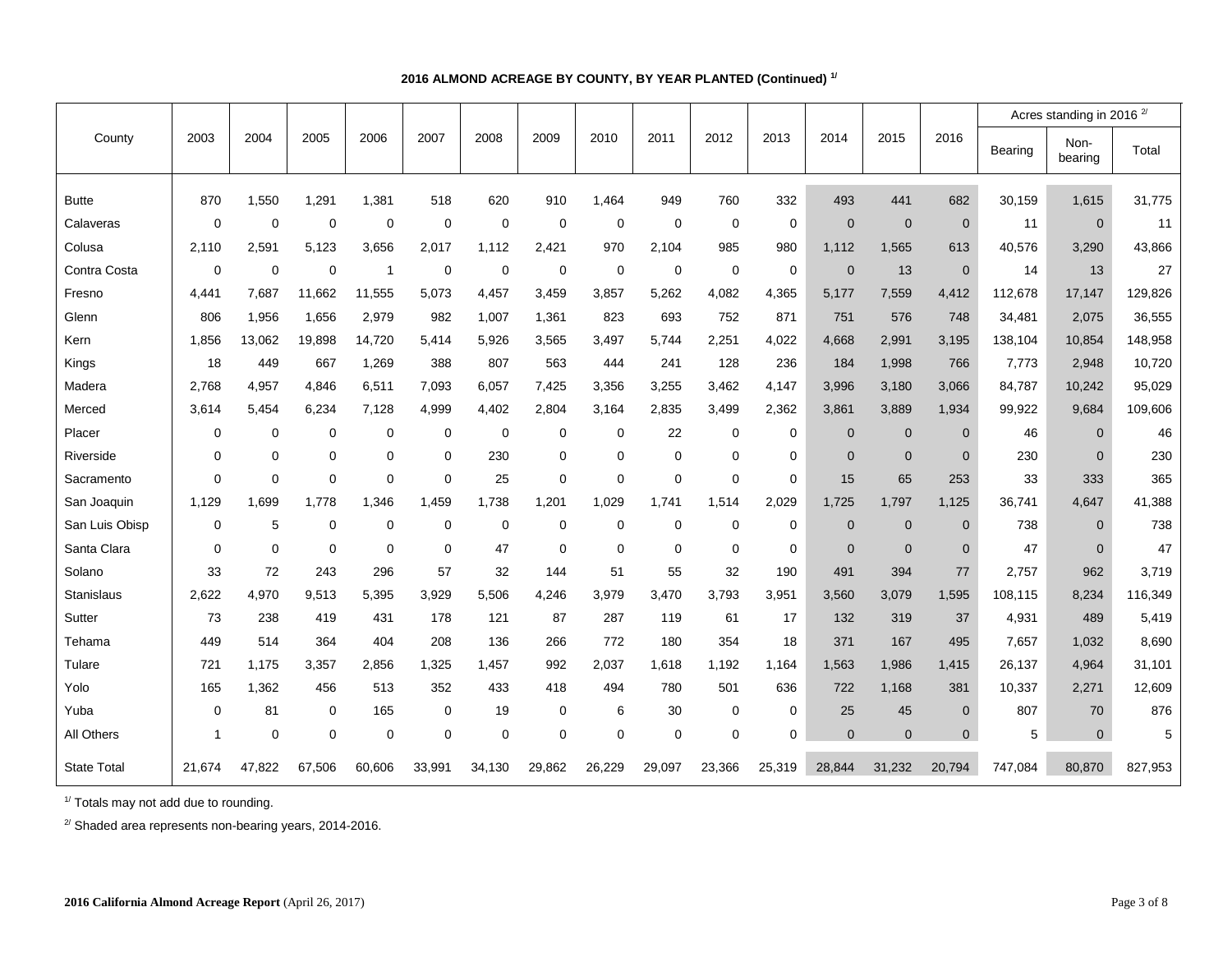### **ALMOND ACREAGE AS OF 2016 - VARIETIES AND AGE GROUPS - STATE SUMMARY**

## **ACREAGE PLANTED DURING YEARS SHOWN AND STANDING IN 2016 1/**

| Variety              | 1987 &<br>Earlier | 1988           | 1989        | 1990           | 1991        | 1992        | 1993         | 1994        | 1995         | 1996        | 1997        | 1998         | 1999        | 2000        | 2001           | 2002      |
|----------------------|-------------------|----------------|-------------|----------------|-------------|-------------|--------------|-------------|--------------|-------------|-------------|--------------|-------------|-------------|----------------|-----------|
| Aldrich              | 73                | $\overline{7}$ | 44          | 19             | 44          | 130         | 170          | 497         | 569          | 834         | 788         | 1,423        | 1,021       | 972         | 557            | 428       |
| Avalon               | 3                 | $\mathbf 0$    | 0           | 0              | $\mathbf 0$ | 5           | $\mathbf 0$  | 5           | $\mathbf{1}$ | $10$        | 25          | 28           | 96          | 264         | 341            | 332       |
| <b>Butte</b>         | 1,489             | 478            | 602         | 1,227          | 1,059       | 976         | 1,934        | 3,418       | 5,164        | 5,122       | 6,638       | 7,293        | 5,049       | 3,800       | 2,021          | 1,218     |
| Carmel               | 9,949             | 1,188          | 1,565       | 2,524          | 1,521       | 1,869       | 2,284        | 3,272       | 3,056        | 3,236       | 3,638       | 4,763        | 2,615       | 3,101       | 3,192          | 2,509     |
| Folsom               | 0                 | 0              | 0           | 0              | $\mathbf 0$ | 0           | $\mathbf{1}$ | $\mathbf 0$ | 3            | $\mathbf 0$ | 0           | $\mathbf 0$  | $\mathbf 0$ | 0           | $\mathbf 0$    | 0         |
| Fritz                | 1,087             | 198            | 173         | 399            | 297         | 229         | 472          | 1,011       | 965          | 1,051       | 1,598       | 1,946        | 2,292       | 1,015       | 1,134          | 1,309     |
| Hashem               | 30                | $\pmb{0}$      | 33          | 18             | $\mathbf 0$ | 0           | $\mathbf 0$  | 0           | 51           | 37          | 44          | 19           | 0           | $\mathbf 0$ | $\mathbf 0$    | $\pmb{0}$ |
| Independence         | $\overline{7}$    | $\mathbf 0$    | $\mathbf 0$ | 0              | $\mathbf 0$ | 0           | $\mathbf 0$  | $\mathbf 0$ | 27           | 0           | 0           | 27           | 12          | 0           | 300            | 0         |
| Kapareil             | 8                 | $\mathbf 0$    | $\mathbf 0$ | $\mathbf 0$    | 50          | 0           | 40           | 81          | 45           | $\mathbf 0$ | $\mathbf 0$ | 11           | $\mathbf 0$ | $\mathbf 0$ | 0              | 0         |
| Livingston           | 15                | 48             | 18          | 48             | 73          | 9           | 13           | 94          | 155          | 97          | 292         | 484          | 222         | 34          | 33             | 29        |
| Marchini             | 3                 | $\mathbf 0$    | $\mathbf 0$ | 11             | $\mathbf 0$ | 0           | $\mathbf 0$  | $\mathbf 0$ | 0            | $\mathbf 0$ | $\mathbf 0$ | 11           | $\mathbf 0$ | $\mathbf 0$ | $\mathbf 0$    | 0         |
| Merced               | 345               | $\mathbf 0$    | 17          | 4              | 1           | 1           | $\Omega$     | 8           | 13           | 19          | $\mathbf 0$ | $\mathbf{1}$ | $\mathbf 0$ | $\Omega$    | 12             | 0         |
| Mission (Texas)      | 2,838             | 330            | 92          | 363            | 249         | 160         | 546          | 639         | 853          | 632         | 1,152       | 887          | 442         | 303         | 76             | 72        |
| Mono                 | 154               | 0              | 0           | $\mathbf 0$    | $\mathbf 0$ | 0           | $\mathbf 0$  | $\mathbf 0$ | $\pmb{0}$    | $\pmb{0}$   | $\mathbf 0$ | $\mathbf 0$  | $\mathbf 0$ | $\mathbf 0$ | 21             | $\pmb{0}$ |
| Monterey             | 1,115             | 131            | 260         | 597            | 364         | 459         | 615          | 1,692       | 1,477        | 1,815       | 2,484       | 3,927        | 3,991       | 2,331       | 2,332          | 2,025     |
| Morley               | 8                 | 0              | 0           | $\mathbf 0$    | 33          | 20          | 15           | 49          | 30           | 39          | 0           | $\mathbf{1}$ | $\mathbf 0$ | 45          | 26             | 9         |
| Ne Plus Ultra        | 879               | 25             | 26          | 107            | 16          | 35          | 16           | 76          | 29           | 51          | 32          | 22           | 44          | 43          | 4              | 15        |
| Nonpareil            | 18,521            | 1,436          | 2,166       | 3,779          | 2,565       | 3,274       | 4,726        | 8,141       | 8,688        | 8,880       | 9,721       | 14,230       | 12,669      | 9,041       | 8,667          | 8,047     |
| Padre                | 306               | 148            | 265         | 580            | 536         | 436         | 774          | 1,679       | 3,162        | 2,913       | 3,567       | 4,672        | 3,571       | 2,453       | 972            | 782       |
| Peerless             | 1,684             | 60             | 81          | 82             | 66          | 61          | 75           | 212         | 280          | 227         | 83          | 152          | 310         | 128         | 56             | 49        |
| <b>Price Cluster</b> | 3,463             | 223            | 329         | 512            | 241         | 549         | 386          | 369         | 452          | 344         | 275         | 904          | 433         | 566         | 318            | 275       |
| Ruby                 | 612               | 238            | 56          | 75             | 59          | 53          | 63           | 41          | 57           | 52          | 206         | 133          | 17          | 217         | 36             | $20\,$    |
| Savana               | $\boldsymbol{9}$  | $\mathbf 0$    | $\mathbf 0$ | $\mathbf 0$    | 33          | 20          | 15           | 43          | 89           | 40          | $\mathbf 0$ | $\mathbf 0$  | $\mathbf 0$ | 40          | 19             | 9         |
| Sonora               | 100               | 31             | 283         | 429            | 119         | 446         | 562          | 1,059       | 1,518        | 1,175       | 794         | 1,575        | 1,592       | 504         | 571            | 615       |
| Supareil             | 0                 | $\mathbf 0$    | $\mathbf 0$ | 0              | 0           | $\mathbf 0$ | $\mathbf 0$  | $\mathbf 0$ | 19           | $\mathbf 0$ | 0           | $\mathbf 0$  | 0           | 15          | $\mathbf 0$    | 5         |
| Thompson             | 532               | 20             | 11          | 0              | 0           | 20          | $\mathbf{1}$ | 9           | $\mathbf{1}$ | 17          | 0           | 0            | $\Omega$    | 0           | $\overline{1}$ | 4         |
| Tokyo                | 89                | 6              | 16          | $\mathbf 0$    | $\mathbf 0$ | 0           | $\mathbf 0$  | $\mathbf 0$ | $\mathbf 0$  | $10$        | 0           | 79           | $\mathbf 0$ | 47          | 13             | 0         |
| Winters              | $\mathbf 0$       | $\mathbf 0$    | $\mathbf 0$ | $\overline{7}$ | $\mathbf 0$ | $\mathbf 0$ | $\mathbf{1}$ | $\mathbf 0$ | $\mathbf 0$  | $\pmb{0}$   | 0           | $\mathbf 0$  | $\mathbf 0$ | 35          | $\overline{1}$ | 106       |
| Wood Colony          | 27                | 58             | 60          | 263            | 44          | 257         | 204          | 288         | 460          | 363         | 700         | 632          | 497         | 667         | 360            | 136       |
| All Others           | 693               | 9              | 16          | 27             | 22          | 61          | 16           | 35          | 64           | 23          | 23          | 175          | 72          | 80          | 54             | 108       |
| <b>State Total</b>   | 44,037            | 4,631          | 6,112       | 11,070         | 7,393       | 9,068       | 12,926       | 22,715      | 27,227       | 26,989      | 32,060      | 43,395       | 34,944      | 25,701      | 21,116         | 18,099    |

<sup>1/</sup> Totals may not add due to rounding.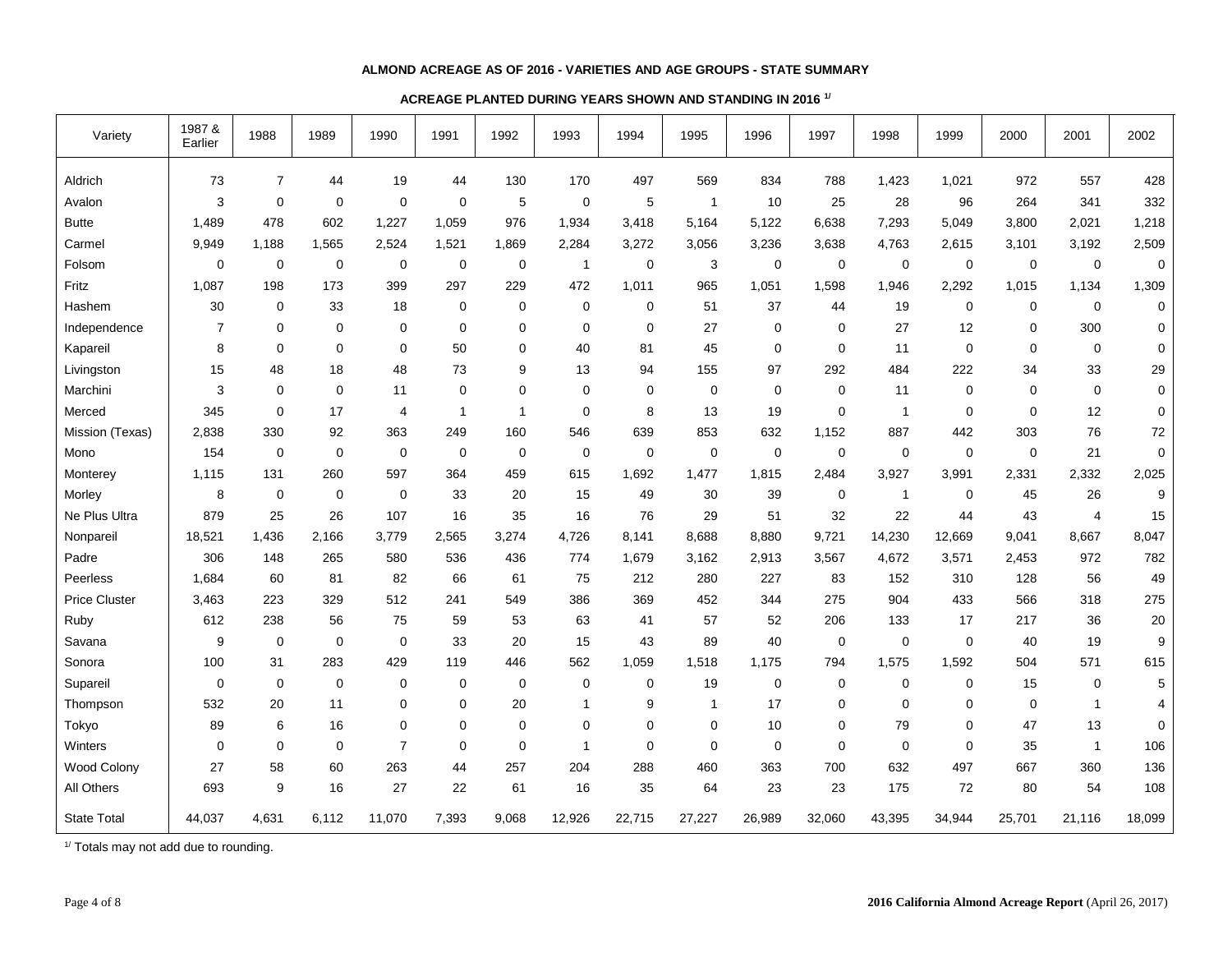#### **ALMOND ACREAGE AS OF 2016 - VARIETIES AND AGE GROUPS - STATE SUMMARY**

## **ACREAGE PLANTED DURING YEARS SHOWN AND STANDING IN 2016 (Continued) 1/**

|                      |                |                |                |              |                |             |              |             |             |             |             |                |                |                |         | Acres standing in 2016 <sup>2/</sup> |         |  |
|----------------------|----------------|----------------|----------------|--------------|----------------|-------------|--------------|-------------|-------------|-------------|-------------|----------------|----------------|----------------|---------|--------------------------------------|---------|--|
| Variety              | 2003           | 2004           | 2005           | 2006         | 2007           | 2008        | 2009         | 2010        | 2011        | 2012        | 2013        | 2014           | 2015           | 2016           | Bearing | Non-<br>bearing                      | Total   |  |
| Aldrich              | 546            | 1,807          | 2,304          | 1,665        | 634            | 1,062       | 1,230        | 1,376       | 1,342       | 1,337       | 1,476       | 1,477          | 1,569          | 945            | 22,352  | 3,991                                | 26,343  |  |
| Avalon               | 371            | 393            | 408            | 431          | 135            | 76          | 152          | 49          | 120         | 14          | $\mathbf 0$ | 10             | 28             | 5              | 3,259   | 43                                   | 3,301   |  |
| <b>Butte</b>         | 1,336          | 3.875          | 8,402          | 8,133        | 4,841          | 4,121       | 1,666        | 642         | 568         | 467         | 585         | 500            | 423            | 821            | 82,124  | 1,744                                | 83,868  |  |
| Carmel               | 3,008          | 4,699          | 4,026          | 3,623        | 2,007          | 1,634       | 1,986        | 1,478       | 1,234       | 1,208       | 1,357       | 1,023          | 1,063          | 362            | 76,543  | 2,447                                | 78,991  |  |
| Folsom               | $\mathbf 0$    | $\mathbf 0$    | $\mathbf 0$    | 56           | 10             | 19          | 28           | 124         | 291         | 12          | 123         | $\mathbf 0$    | $\mathbf 0$    | $\overline{1}$ | 667     | $\mathbf{1}$                         | 668     |  |
| Fritz                | 1,506          | 3.473          | 5,039          | 4.294        | 2.874          | 1.719       | 1,374        | 1,392       | 1,226       | 637         | 880         | 394            | 540            | 174            | 39,591  | 1,108                                | 40,699  |  |
| Hashem               | 25             | 40             | 22             | 12           | 0              | 0           | 0            | $\mathbf 0$ | $\mathbf 0$ | 20          | $\mathbf 0$ | 19             | $\mathbf{0}$   | $\Omega$       | 351     | 19                                   | 370     |  |
| Independence         | 2              | 44             | $\Omega$       | 30           | $\overline{7}$ | 40          | 213          | 478         | 1,479       | 1,673       | 2,153       | 2,971          | 6.141          | 5,198          | 6,490   | 14,309                               | 20,799  |  |
| Kapareil             | 0              | $\mathbf 0$    | $\mathbf 0$    | $\mathbf 0$  | 0              | $\mathbf 0$ | 0            | 0           | $\mathbf 0$ | $\mathbf 0$ | $\mathbf 0$ | $\mathbf{0}$   | $\mathbf{0}$   | $\mathbf{0}$   | 236     | $\mathbf{0}$                         | 236     |  |
| Livingston           | $\overline{7}$ | 39             | 45             | 131          | 113            | 217         | 5            | $\Omega$    | $\Omega$    | 0           | 8           | 33             | $\overline{2}$ | $\mathbf{1}$   | 2,227   | 35                                   | 2,262   |  |
| Marchini             | 173            | 42             | $\mathbf 0$    | 949          | 0              | 0           | $\Omega$     | $\Omega$    | $\Omega$    | $\Omega$    | $\Omega$    | $\mathbf{0}$   | $\overline{0}$ | $\Omega$       | 1,188   | $\Omega$                             | 1,188   |  |
| Merced               | 4              | $\overline{7}$ | $\mathbf 0$    | 0            | 0              | 0           | 1            | $\mathbf 0$ | $\mathbf 0$ | $\mathbf 0$ | $\mathbf 0$ | $\mathbf{0}$   | $\overline{0}$ | $\overline{0}$ | 433     | $\overline{0}$                       | 433     |  |
| Mission (Texas)      | 64             | 51             | 105            | 207          | 76             | 1           | 135          | 69          | 14          | 16          | 137         | 23             | $\overline{2}$ | $\overline{2}$ | 10,508  | 27                                   | 10,535  |  |
| Mono                 | 0              | $\mathbf 0$    | 0              | $\mathbf 0$  | 0              | 0           | 0            | $\mathbf 0$ | $\mathbf 0$ | $\mathbf 0$ | $\mathbf 0$ | $\mathbf{0}$   | $\mathbf 0$    | $\Omega$       | 175     | $\overline{0}$                       | 175     |  |
| Monterey             | 2,805          | 7,929          | 11,307         | 10,100       | 5,879          | 6,299       | 6,552        | 4,725       | 5,865       | 4,208       | 4,284       | 5,382          | 4,973          | 3,461          | 95,566  | 13,815                               | 109,381 |  |
| Morley               | 23             | $\mathbf 0$    | 0              | 0            | 0              | $\mathbf 0$ | 0            | $\mathbf 0$ | 0           | $\mathbf 0$ | $\mathbf 0$ | $\overline{0}$ | 44             | $\mathbf{0}$   | 296     | 44                                   | 340     |  |
| Ne Plus Ultra        | $\overline{7}$ | 47             | 6              | 18           | $\overline{2}$ | 47          | 60           | 269         | 20          | 72          | 5           | 71             | $\mathbf{0}$   | 5              | 1,972   | 76                                   | 2,048   |  |
| Nonpareil            | 9,683          | 20,765         | 25,405         | 20,798       | 10,981         | 12,700      | 13,079       | 11,861      | 13,193      | 10,871      | 11,020      | 12,723         | 12,521         | 7,625          | 284,905 | 32,869                               | 317,774 |  |
| Padre                | 756            | 2,306          | 6,731          | 6,981        | 4,344          | 3,192       | 1,097        | 434         | 247         | 230         | 271         | 178            | 152            | 335            | 53,406  | 664                                  | 54,070  |  |
| Peerless             | 48             | 68             | 94             | 51           | 62             | 73          | 107          | 72          | 179         | 58          | 33          | 58             | 42             | $\overline{2}$ | 4,449   | 102                                  | 4,550   |  |
| <b>Price Cluster</b> | 374            | 356            | 677            | 510          | 462            | 623         | 194          | 276         | 422         | 118         | 252         | 173            | 57             | 51             | 13,901  | 281                                  | 14,182  |  |
| Ruby                 | 25             | 10             | 77             | 5            | 9              | 0           | $\mathbf{1}$ | $\Omega$    | $\Omega$    | $\mathbf 0$ | 50          | $\overline{0}$ | $\overline{0}$ | $\Omega$       | 2,108   | $\Omega$                             | 2,108   |  |
| Savana               | 0              | $\mathbf 0$    | $\pmb{0}$      | 0            | 0              | $\mathbf 0$ | 0            | $\mathbf 0$ | $\mathbf 0$ | $\mathbf 0$ | $\mathbf 0$ | $\mathbf 0$    | $\mathbf 0$    | $\mathbf{0}$   | 317     | $\overline{0}$                       | 317     |  |
| Sonora               | 388            | 475            | 857            | 225          | 148            | 553         | 154          | 620         | 586         | 334         | 372         | 351            | 387            | 124            | 16,083  | 862                                  | 16,945  |  |
| Supareil             | 0              | 0              | $\overline{2}$ | $\mathbf 0$  | $\Omega$       | $\Omega$    | 50           | 248         | 185         | 152         | 135         | 433            | 851            | 221            | 809     | 1,506                                | 2,315   |  |
| Thompson             | 0              | 0              | $\mathbf 0$    | $\mathbf{1}$ | 0              | 0           | 16           | 0           | 0           | $\mathbf 0$ | $\mathbf 0$ | $\mathbf 0$    | $\mathbf 0$    | $\mathbf{0}$   | 633     | $\overline{0}$                       | 633     |  |
| Tokyo                | 5              | 31             | 13             | $\mathsf 3$  | 0              | $\mathbf 0$ | $\mathbf 0$  | $\mathbf 0$ | $\mathbf 0$ | $\mathbf 0$ | $\mathbf 0$ | $\mathbf 0$    | $\overline{0}$ | $\mathbf{0}$   | 311     | $\overline{0}$                       | 311     |  |
| Winters              | 183            | 469            | 663            | 660          | 196            | 436         | 330          | 418         | 167         | 81          | 65          | 183            | 301            | 52             | 3,816   | 535                                  | 4,352   |  |
| Wood Colony          | 281            | 746            | 1,052          | 1,417        | 519            | 929         | 1,249        | 950         | 1,659       | 1,374       | 1,991       | 2,483          | 1,862          | 941            | 17,182  | 5,286                                | 22,468  |  |
| All Others           | 56             | 151            | 272            | 308          | 691            | 390         | 183          | 750         | 301         | 483         | 123         | 360            | 276            | 470            | 5,185   | 1,107                                | 6,292   |  |
| <b>State Total</b>   | 21,674         | 47,822         | 67,506         | 60,606       | 33,991         | 34,130      | 29,862       | 26,229      | 29,097      | 23,366      | 25,319      | 28,844         | 31,232         | 20,794         | 747,084 | 80,870                               | 827,953 |  |

1/ Totals may not add due to rounding.

<sup>2/</sup> Shaded area represents non-bearing years, 2014-2016.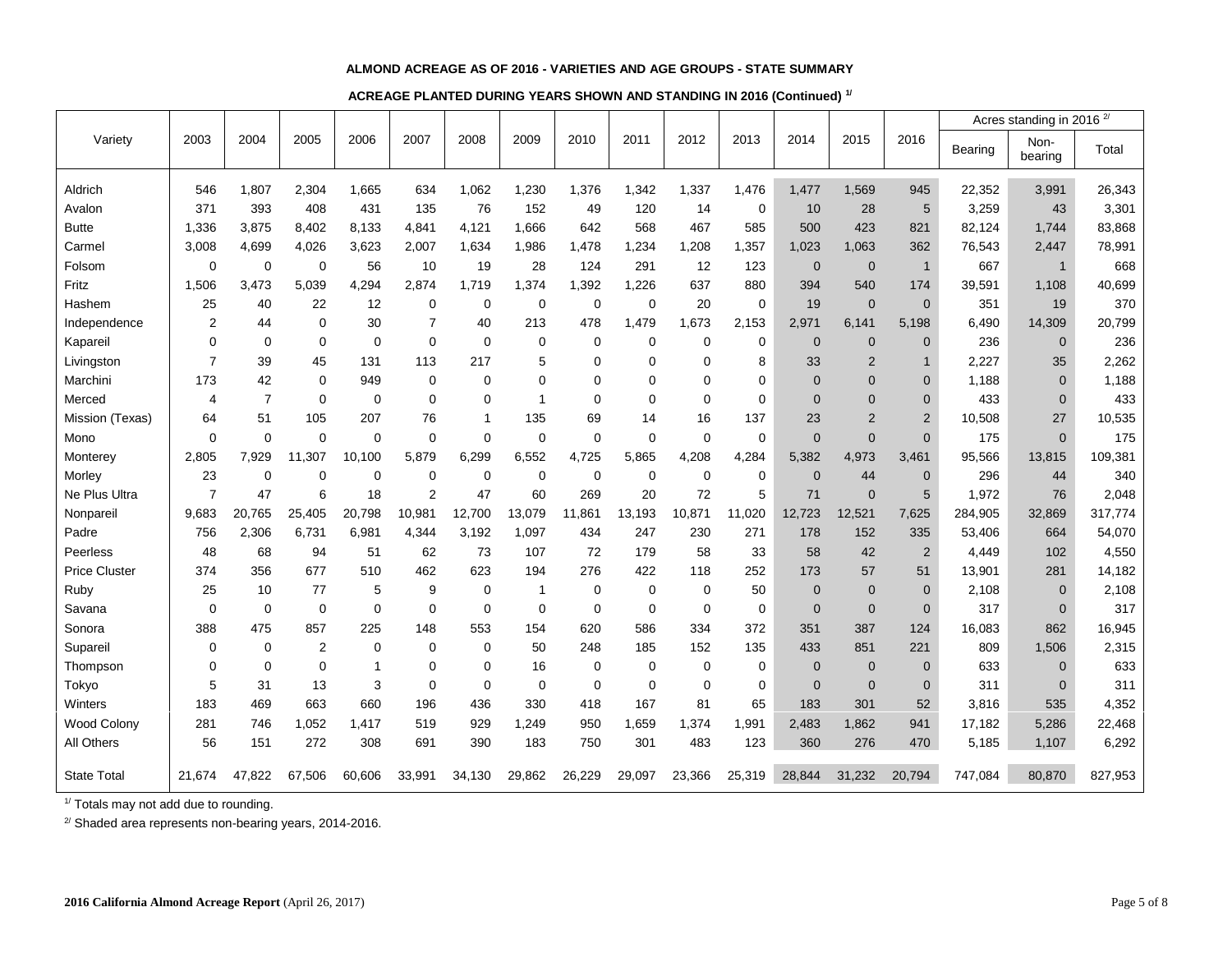| County             | 1987 &<br>Earlier | 1988             | 1989            | 1990           | 1991             | 1992           | 1993        | 1994        | 1995           | 1996        | 1997  | 1998        | 1999             | 2000           | 2001           | 2002        |
|--------------------|-------------------|------------------|-----------------|----------------|------------------|----------------|-------------|-------------|----------------|-------------|-------|-------------|------------------|----------------|----------------|-------------|
| <b>Butte</b>       | 1,542             | 110              | 32              | 147            | 110              | 327            | 190         | 235         | 566            | 965         | 531   | 519         | 270              | 532            | 436            | 364         |
| Calaveras          | 10                | 0                | $\mathbf 0$     | $\mathbf 0$    | 0                | 0              | $\mathbf 0$ | $\mathbf 0$ | $\mathbf 0$    | $\mathbf 0$ | 0     | $\mathbf 0$ | 0                | $\mathbf 0$    | $\pmb{0}$      | $\pmb{0}$   |
| Colusa             | 573               | 21               | 140             | 86             | 37               | 60             | 317         | 408         | 253            | 352         | 532   | 763         | 698              | 555            | 896            | 328         |
| Contra Costa       | 6                 | 0                | $\mathbf 0$     | $\mathbf 0$    | $\mathbf 0$      | $\mathbf 0$    | $\mathbf 0$ | $\mathbf 0$ | $\mathbf 0$    | $\mathbf 0$ | 0     | $\mathbf 0$ | $\mathbf 0$      | $\overline{1}$ | $\pmb{0}$      | $\mathbf 0$ |
| Fresno             | 1,284             | 72               | 314             | 819            | 219              | 239            | 648         | 797         | 1,121          | 899         | 1,756 | 1,593       | 2,108            | 1,818          | 1,497          | 1,339       |
| Glenn              | 563               | 40               | 165             | 151            | 122              | 26             | 226         | 981         | 1,064          | 765         | 238   | 1,203       | 1,247            | 770            | 749            | 512         |
| Kern               | 734               | 79               | 226             | 687            | 338              | 142            | 1,006       | 1,201       | 1,428          | 1,672       | 1,982 | 4,502       | 4,085            | 1,119          | 914            | 777         |
| Kings              | 24                | 0                | $\overline{7}$  | $\mathbf 0$    | $\mathbf 0$      | $\mathbf 0$    | 12          | 15          | 47             | $\mathbf 0$ | 15    | 354         | 47               | 64             | 285            | 18          |
| Madera             | 2,675             | 229              | 179             | 324            | 345              | 318            | 430         | 668         | 691            | 846         | 962   | 588         | 402              | 358            | 796            | 579         |
| Merced             | 3,930             | 243              | 452             | 605            | 492              | 778            | 526         | 1,309       | 1,264          | 977         | 1,250 | 1,479       | 1,203            | 1,325          | 1,063          | 1,174       |
| Placer             | 10                | 0                | $\mathbf 0$     | 0              | $\mathbf 0$      | 0              | $\mathbf 0$ | $\mathbf 0$ | $\mathbf 0$    | $\mathbf 0$ | 0     | $\mathbf 0$ | 0                | $\mathbf 0$    | 0              | $\mathbf 0$ |
| Riverside          | 0                 | $\mathbf 0$      | $\mathbf 0$     | $\mathbf 0$    | 0                | 0              | $\mathbf 0$ | $\mathbf 0$ | $\mathbf 0$    | $\mathbf 0$ | 0     | $\mathbf 0$ | 0                | $\mathbf 0$    | $\mathbf 0$    | 0           |
| Sacramento         | 1                 | 0                | $\mathbf 0$     | $\mathbf 0$    | $\mathbf 0$      | $\mathbf 0$    | $\mathbf 0$ | $\mathbf 0$ | $\mathbf 0$    | $\mathbf 0$ | 0     | $\mathbf 0$ | $\mathbf 0$      | $\mathbf 0$    | $\mathbf 0$    | 0           |
| San Joaquin        | 1,919             | 168              | 98              | 239            | 127              | 228            | 345         | 431         | 453            | 554         | 471   | 549         | 515              | 693            | 471            | 466         |
| San Luis Obisp     | 426               | $\mathbf 0$      | $\mathbf 0$     | $\mathbf 0$    | 0                | $\mathbf 0$    | $\mathbf 0$ | $\Omega$    | $\Omega$       | 0           | 0     | $\mathbf 0$ | $\mathbf 0$      | $\overline{4}$ | $\mathbf 0$    | 0           |
| Santa Clara        | 0                 | 0                | $\pmb{0}$       | $\mathbf 0$    | 0                | 0              | $\mathbf 0$ | $\mathbf 0$ | $\mathbf 0$    | $\mathbf 0$ | 0     | $\mathbf 0$ | $\boldsymbol{0}$ | $\mathbf 0$    | $\mathbf 0$    | 0           |
| Solano             | 119               | 20               | $\mathbf 0$     | $\mathbf 0$    | $\mathbf 0$      | $\mathbf 0$    | 0           | 19          | 49             | 46          | 57    | 83          | 13               | 99             | 35             | 89          |
| Stanislaus         | 3,423             | 428              | 440             | 658            | 685              | 888            | 820         | 1,864       | 1,316          | 1,064       | 1,382 | 1,797       | 1,456            | 1,165          | 1,253          | 1,892       |
| Sutter             | 209               | $\boldsymbol{0}$ | $6\phantom{1}6$ | $\mathbf 0$    | 19               | 12             | $\mathbf 0$ | 40          | 22             | 37          | 125   | 133         | 16               | 29             | $\overline{2}$ | 10          |
| Tehama             | 276               | 15               | 11              | $\mathbf 0$    | 20               | 6              | 107         | 130         | 130            | 199         | 36    | 275         | 122              | 71             | 70             | 172         |
| Tulare             | 358               | $\mathbf 0$      | 83              | 55             | 46               | 243            | 50          | 28          | 187            | 313         | 215   | 248         | 340              | 351            | 101            | 196         |
| Yolo               | 436               | 12               | 12              | $\overline{7}$ | 6                | $\overline{7}$ | 51          | 17          | 96             | 132         | 170   | 64          | 89               | 88             | 86             | 99          |
| Yuba               | 1                 | $\mathbf 0$      | $\mathbf 0$     | $\mathbf 0$    | $\mathbf 0$      | $\mathbf 0$    | $\mathbf 0$ | $\mathbf 0$ | $\mathbf 0$    | 59          | 0     | 82          | 59               | $\mathbf 0$    | 14             | 33          |
| All Others         | 3                 | $\mathbf 0$      | $\mathbf 0$     | $\mathbf 0$    | $\boldsymbol{0}$ | $\mathbf 0$    | 0           | $\mathbf 0$ | $\overline{0}$ | $\mathbf 0$ | 0     | $\mathbf 0$ | $\mathbf 0$      | $\mathbf 0$    | $\mathbf 0$    | 0           |
| <b>State Total</b> | 18,521            | 1,436            | 2,166           | 3,779          | 2,565            | 3,274          | 4,726       | 8,141       | 8,688          | 8,880       | 9,721 | 14,230      | 12,669           | 9,041          | 8,667          | 8,047       |

## **2016 NONPAREIL VARIETY ACREAGE SUMMARY BY YEAR PLANTED 1/**

1/ Totals may not add due to rounding.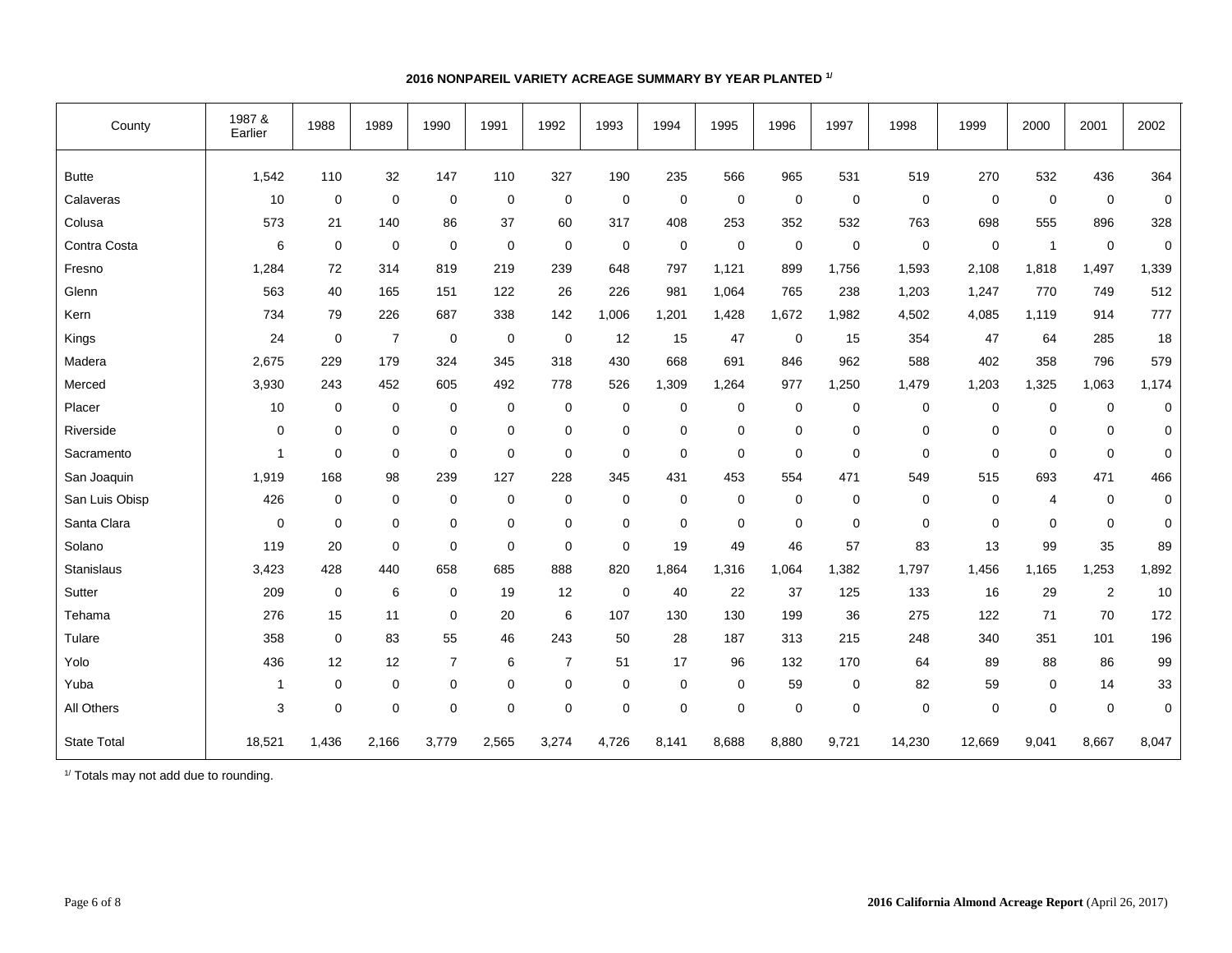|                    |          |             |             |             |             |             |             |             |             |             |             |              |                |                |                | Acres standing in 2016 <sup>2/</sup> |         |
|--------------------|----------|-------------|-------------|-------------|-------------|-------------|-------------|-------------|-------------|-------------|-------------|--------------|----------------|----------------|----------------|--------------------------------------|---------|
| County             | 2003     | 2004        | 2005        | 2006        | 2007        | 2008        | 2009        | 2010        | 2011        | 2012        | 2013        | 2014         | 2015           | 2016           | Bearing        | Non-<br>bearing                      | Total   |
| <b>Butte</b>       | 375      | 715         | 489         | 567         | 231         | 277         | 457         | 724         | 515         | 393         | 174         | 222          | 227            | 319            | 11,792         | 767                                  | 12,559  |
| Calaveras          | $\Omega$ | $\Omega$    | $\mathbf 0$ | 0           | $\mathbf 0$ | $\mathbf 0$ | $\Omega$    | $\mathbf 0$ | $\Omega$    | $\Omega$    | $\mathbf 0$ | $\mathbf{0}$ | $\mathbf{0}$   | $\mathbf{0}$   | 10             | $\mathbf{0}$                         | 10      |
| Colusa             | 1,046    | 1,135       | 2,225       | 1,413       | 789         | 488         | 1,129       | 491         | 1,017       | 461         | 367         | 564          | 770            | 303            | 16,577         | 1,637                                | 18,213  |
| Contra Costa       | 0        | $\mathbf 0$ | $\mathbf 0$ | $\mathbf 0$ | $\mathbf 0$ | $\mathbf 0$ | $\mathbf 0$ | $\mathbf 0$ | $\mathbf 0$ | $\mathbf 0$ | $\mathbf 0$ | $\mathbf{0}$ | $\overline{7}$ | $\mathbf 0$    | $\overline{7}$ | $\overline{7}$                       | 13      |
| Fresno             | 1,980    | 3,361       | 4,382       | 3,876       | 1,642       | 1,515       | 1,510       | 1,734       | 2,356       | 1,856       | 2,035       | 2,332        | 3,108          | 1,375          | 42,768         | 6,814                                | 49,582  |
| Glenn              | 433      | 1,069       | 819         | 1,230       | 332         | 324         | 656         | 494         | 367         | 406         | 444         | 411          | 319            | 354            | 15,395         | 1,084                                | 16,479  |
| Kern               | 918      | 5.887       | 7,000       | 5.770       | 1.559       | 1.921       | 1,468       | 1,610       | 2,591       | 1,199       | 1,901       | 2,246        | 1,452          | 1,406          | 52,716         | 5,105                                | 57,820  |
| Kings              | 9        | 197         | 295         | 339         | 121         | 320         | 283         | 137         | 120         | 52          | 98          | 51           | 887            | 192            | 2,857          | 1,130                                | 3,986   |
| Madera             | 1,321    | 1,999       | 1.708       | 2.043       | 2,245       | 2,632       | 3.468       | 1,410       | 1,261       | 1,642       | 1,883       | 1,999        | 1,442          | 1,441          | 32,002         | 4,882                                | 36,883  |
| Merced             | 1,278    | 2,283       | 2,160       | 1,771       | 1,756       | 1,623       | 1,133       | 1,353       | 1,242       | 1,822       | 873         | 1,540        | 1,171          | 637            | 35,364         | 3,347                                | 38,711  |
| Placer             | 0        | 0           | $\mathbf 0$ | 0           | $\mathbf 0$ | $\mathbf 0$ | $\mathbf 0$ | $\mathbf 0$ | 11          | $\mathbf 0$ | $\mathbf 0$ | $\mathbf{0}$ | $\mathbf{0}$   | $\mathbf 0$    | 21             | $\mathbf{0}$                         | 21      |
| Riverside          | 0        | 0           | $\mathbf 0$ | 0           | $\mathbf 0$ | 115         | $\mathbf 0$ | $\mathbf 0$ | $\mathbf 0$ | $\mathbf 0$ | $\mathbf 0$ | $\mathbf{0}$ | $\mathbf{0}$   | $\mathbf{0}$   | 115            | $\mathbf{0}$                         | 115     |
| Sacramento         | 0        | 0           | $\mathbf 0$ | $\mathbf 0$ | $\mathbf 0$ | $\mathbf 0$ | 0           | $\Omega$    | $\Omega$    | $\Omega$    | $\mathbf 0$ | 8            | 33             | 134            | $\mathbf{1}$   | 174                                  | 175     |
| San Joaquin        | 518      | 721         | 668         | 443         | 469         | 637         | 556         | 492         | 803         | 619         | 660         | 728          | 527            | 335            | 14,312         | 1.589                                | 15,901  |
| San Luis Obispo    | 0        | 0           | $\mathbf 0$ | 0           | $\mathbf 0$ | $\mathbf 0$ | $\mathbf 0$ | $\mathbf 0$ | $\mathbf 0$ | $\mathbf 0$ | $\mathbf 0$ | $\mathbf{0}$ | $\mathbf 0$    | $\mathbf{0}$   | 430            | $\Omega$                             | 430     |
| Santa Clara        | $\Omega$ | $\Omega$    | $\mathbf 0$ | $\mathbf 0$ | $\mathbf 0$ | 24          | $\Omega$    | $\Omega$    | $\Omega$    | $\Omega$    | $\Omega$    | $\Omega$     | $\Omega$       | $\overline{0}$ | 24             | $\Omega$                             | 24      |
| Solano             | 17       | 36          | 113         | 107         | 15          | 16          | 53          | 20          | 25          | 16          | 96          | 246          | 193            | 37             | 1,142          | 476                                  | 1,618   |
| Stanislaus         | 1,129    | 1,897       | 3,637       | 1,534       | 1,080       | 2,035       | 1,572       | 1,686       | 1,532       | 1,482       | 1,655       | 1,075        | 906            | 266            | 39,768         | 2,247                                | 42,016  |
| Sutter             | 19       | 71          | 124         | 106         | 12          | 12          | 26          | 115         | 69          | 37          | 10          | 56           | 133            | $\mathbf 0$    | 1,261          | 190                                  | 1,451   |
| Tehama             | 213      | 217         | 102         | 161         | 89          | 39          | 127         | 402         | 93          | 150         | 6           | 187          | 79             | 210            | 3,237          | 475                                  | 3,712   |
| Tulare             | 356      | 611         | 1.451       | 1.198       | 526         | 522         | 424         | 941         | 789         | 490         | 497         | 721          | 763            | 445            | 10,616         | 1.929                                | 12,545  |
| Yolo               | 71       | 551         | 235         | 209         | 117         | 200         | 216         | 250         | 388         | 247         | 322         | 340          | 500            | 173            | 4,176          | 1,013                                | 5,189   |
| Yuba               | 0        | 17          | $\mathbf 0$ | 30          | $\mathbf 0$ | $\mathbf 0$ | $\mathbf 0$ | 3           | 15          | $\Omega$    | $\mathbf 0$ | $\Omega$     | 5              | $\mathbf 0$    | 313            | 5                                    | 318     |
| All Others         | 0        | $\mathbf 0$ | $\mathbf 0$ | 0           | $\mathbf 0$ | 0           | $\mathbf 0$ | $\mathbf 0$ | $\mathbf 0$ | $\mathbf 0$ | $\mathbf 0$ | $\mathbf{0}$ | $\mathbf{0}$   | $\mathbf{0}$   | 4              | $\overline{0}$                       | 4       |
| <b>State Total</b> | 9.683    | 20.765      | 25,405      | 20.798      | 10.981      | 12,700      | 13,079      | 11.861      | 13,193      | 10.871      | 11,020      | 12,723       | 12.521         | 7,625          | 284,905        | 32.869                               | 317,774 |

## **2016 NONPAREIL VARIETY ACREAGE SUMMARY BY YEAR PLANTED (Continued) 1/**

<sup>1/</sup> Totals may not add due to rounding.

<sup>2/</sup> Shaded area represents non-bearing years, 2014-2016.